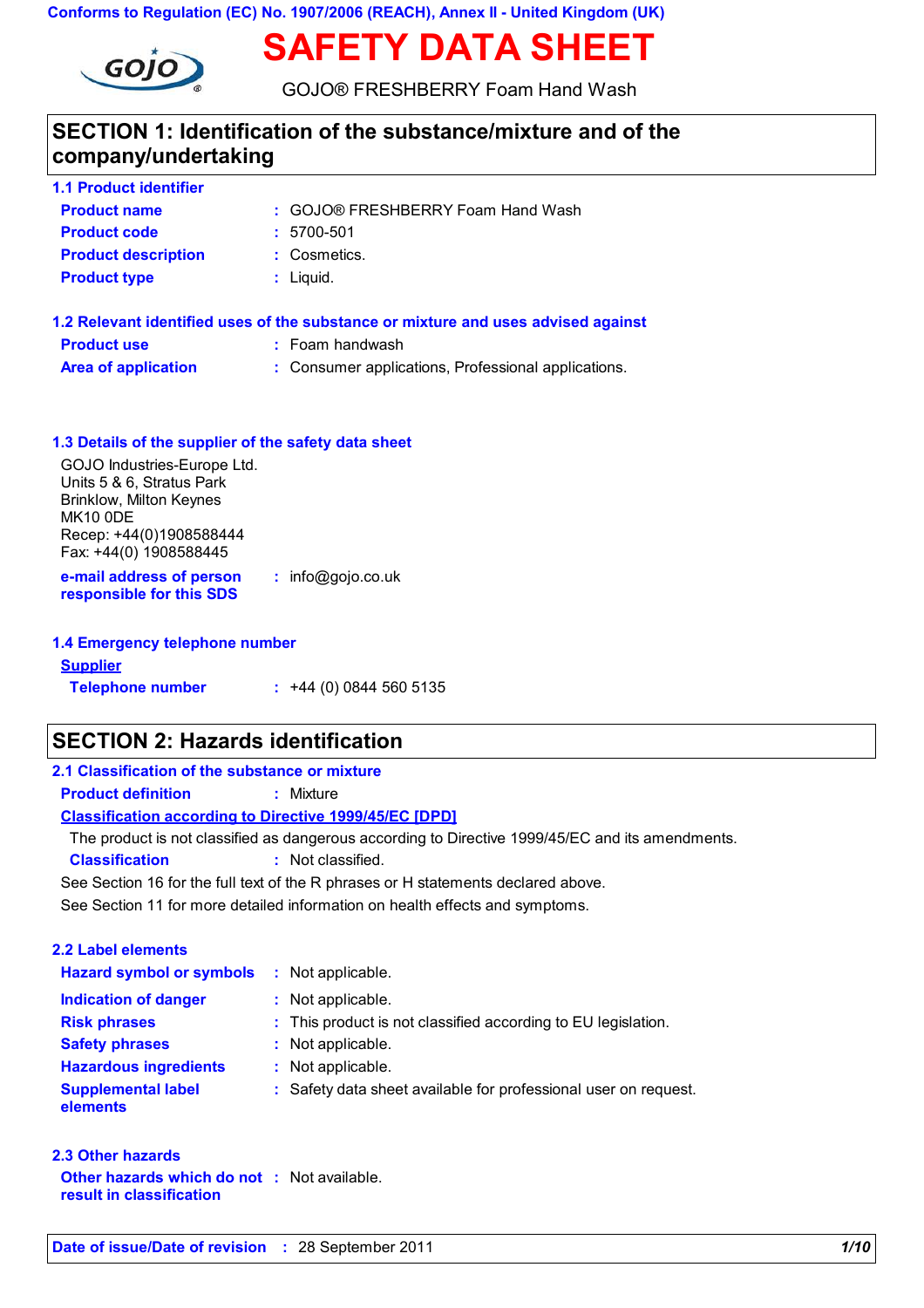## **SECTION 3: Composition/information on ingredients**

**:**

#### **Substance/mixture**

|                                                                                                                          |                                  |       |                                                                                               | <b>Classification</b>                                                                                                               |             |
|--------------------------------------------------------------------------------------------------------------------------|----------------------------------|-------|-----------------------------------------------------------------------------------------------|-------------------------------------------------------------------------------------------------------------------------------------|-------------|
| <b>Product/ingredient</b><br>name                                                                                        | <b>Identifiers</b>               | %     | 67/548/EEC                                                                                    | <b>Regulation (EC) No.</b><br>1272/2008 [CLP]                                                                                       | <b>Type</b> |
| 1-Propanaminium, 3-<br>amino-N-<br>(carboxymethyl)-N,N-<br>dimethyl-, N-coco acyl<br>derivs., hydroxides,<br>inner salts | EC: 263-058-8<br>CAS: 61789-40-0 | $1-5$ | Xi; R36/38                                                                                    | Skin Irrit. 2, H315<br>Eye Irrit. 2, H319                                                                                           | $[1]$       |
| glycerol                                                                                                                 | EC: 200-289-5<br>CAS: 56-81-5    | 1-5   | Not classified.<br>See section 16 for the<br>full text of the R-<br>phrases declared<br>above | <b>STOT SE 3, H335</b><br><b>STOT RE 2, H373</b><br>See Section 16 for the<br>l full text of the H<br>statements declared<br>above. | $[2]$       |

There are no additional ingredients present which, within the current knowledge of the supplier and in the concentrations applicable, are classified as hazardous to health or the environment and hence require reporting in this section.

Type

[1] Substance classified with a health or environmental hazard

[2] Substance with a workplace exposure limit

[3] Substance meets the criteria for PBT according to Regulation (EC) No. 1907/2006, Annex XIII

[4] Substance meets the criteria for vPvB according to Regulation (EC) No. 1907/2006, Annex XIII

Occupational exposure limits, if available, are listed in Section 8.

## **SECTION 4: First aid measures**

#### Immediately flush eyes with plenty of water, occasionally lifting the upper and lower **4.1 Description of first aid measures Eye contact :**

|                                   | eyelids. Check for and remove any contact lenses. Get medical attention if irritation<br>occurs.                    |
|-----------------------------------|---------------------------------------------------------------------------------------------------------------------|
| <b>Inhalation</b>                 | : No special measures are required.                                                                                 |
| <b>Skin contact</b>               | : No special measures required.                                                                                     |
| <b>Ingestion</b>                  | : Do not induce vomiting unless directed to do so by medical personnel. Get medical<br>attention if symptoms occur. |
| <b>Protection of first-aiders</b> | : No action shall be taken involving any personal risk or without suitable training.                                |

# **4.2 Most important symptoms and effects, both acute and delayed**

| <b>Potential acute health effects</b> |                                                                                                                                                                          |
|---------------------------------------|--------------------------------------------------------------------------------------------------------------------------------------------------------------------------|
| <b>Eye contact</b>                    | : No known significant effects or critical hazards.                                                                                                                      |
| <b>Inhalation</b>                     | : Exposure to decomposition products may cause a health hazard. Serious effects<br>may be delayed following exposure. See sections 5.2 and 10.6 for details.             |
| <b>Skin contact</b>                   | : No known significant effects or critical hazards.                                                                                                                      |
| <b>Ingestion</b>                      | : No known significant effects or critical hazards.                                                                                                                      |
| <b>Over-exposure signs/symptoms</b>   |                                                                                                                                                                          |
| Eye contact                           | : No specific data.                                                                                                                                                      |
| <b>Inhalation</b>                     | : No specific data.                                                                                                                                                      |
| <b>Skin contact</b>                   | : No specific data.                                                                                                                                                      |
| <b>Ingestion</b>                      | : No specific data.                                                                                                                                                      |
|                                       | 4.3 Indication of any immediate medical attention and special treatment needed                                                                                           |
| <b>Notes to physician</b>             | : In case of inhalation of decomposition products in a fire, symptoms may be delayed.<br>The exposed person may need to be kept under medical surveillance for 48 hours. |
| <b>Specific treatments</b>            | : No specific treatment.                                                                                                                                                 |
|                                       |                                                                                                                                                                          |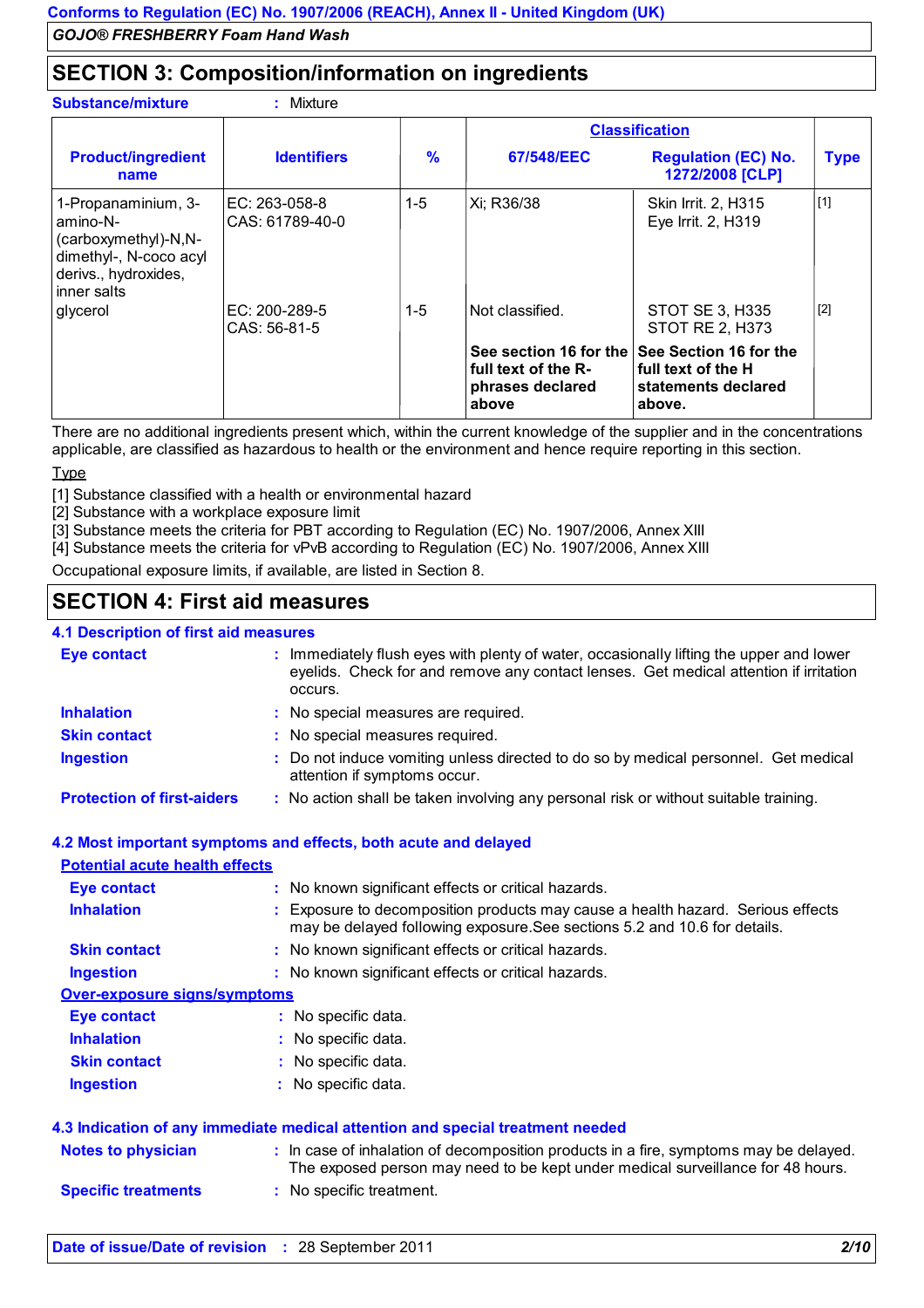## **SECTION 5: Firefighting measures**

| 5.1 Extinguishing media                                   |                                                                                                                                                                                                                                                                                                                                                                       |
|-----------------------------------------------------------|-----------------------------------------------------------------------------------------------------------------------------------------------------------------------------------------------------------------------------------------------------------------------------------------------------------------------------------------------------------------------|
| <b>Suitable extinguishing</b><br>media                    | $\sim$ Use an extinguishing agent suitable for the surrounding fire. Use dry chemical, $CO2$ ,<br>alcohol-resistant foam or water spray (fog).                                                                                                                                                                                                                        |
| <b>Unsuitable extinguishing</b><br>media                  | : None known.                                                                                                                                                                                                                                                                                                                                                         |
| 5.2 Special hazards arising from the substance or mixture |                                                                                                                                                                                                                                                                                                                                                                       |
| <b>Hazards from the</b><br>substance or mixture           | : In a fire or if heated, a pressure increase will occur and the container may burst.                                                                                                                                                                                                                                                                                 |
| <b>Hazardous combustion</b><br>products                   | Decomposition products may include the following materials:<br>carbon dioxide<br>carbon monoxide<br>nitrogen oxides<br>sulfur oxides<br>metal oxide/oxides                                                                                                                                                                                                            |
| <b>5.3 Advice for firefighters</b>                        |                                                                                                                                                                                                                                                                                                                                                                       |
| fighters                                                  | Special precautions for fire-: Promptly isolate the scene by removing all persons from the vicinity of the incident if<br>there is a fire. No action shall be taken involving any personal risk or without suitable<br>training.                                                                                                                                      |
| <b>Special protective</b><br>equipment for fire-fighters  | : Fire-fighters should wear appropriate protective equipment and self-contained<br>breathing apparatus (SCBA) with a full face-piece operated in positive pressure mode.<br>Clothing for fire-fighters (including helmets, protective boots and gloves) conforming<br>to European standard EN 469 will provide a basic level of protection for chemical<br>incidents. |

## **SECTION 6: Accidental release measures**

|                                                                   | 6.1 Personal precautions, protective equipment and emergency procedures                                                                                                                                                   |  |  |  |
|-------------------------------------------------------------------|---------------------------------------------------------------------------------------------------------------------------------------------------------------------------------------------------------------------------|--|--|--|
| : No special measures required.<br>For non-emergency<br>personnel |                                                                                                                                                                                                                           |  |  |  |
| For emergency responders                                          | : If specialised clothing is required to deal with the spillage, take note of any information<br>in Section 8 on suitable and unsuitable materials. See also Section 8 for additional<br>information on hygiene measures. |  |  |  |
| <b>6.2 Environmental</b><br>precautions                           | : Dilute with plenty of water. Avoid dispersal of spilt material and runoff and contact<br>with soil, waterways, drains and sewers.                                                                                       |  |  |  |
|                                                                   | 6.3 Methods and materials for containment and cleaning up                                                                                                                                                                 |  |  |  |
| <b>Small spill</b>                                                | : Absorb with an inert material and place in an appropriate waste disposal container.                                                                                                                                     |  |  |  |
| <b>Large spill</b>                                                | : Not applicable.                                                                                                                                                                                                         |  |  |  |
| 6.4 Reference to other<br><b>sections</b>                         | : See Section 1 for emergency contact information.<br>See Section 8 for information on appropriate personal protective equipment.<br>See Section 13 for additional waste treatment information.                           |  |  |  |

## **SECTION 7: Handling and storage**

The information in this section contains generic advice and guidance. The list of Identified Uses in Section 1 should be consulted for any available use-specific information provided in the Exposure Scenario(s).

#### **7.1 Precautions for safe handling**

| <b>Protective measures</b>                              | : No special measures are required.                |
|---------------------------------------------------------|----------------------------------------------------|
| <b>Advice on general</b><br><b>occupational hygiene</b> | : Good hygiene practices and housekeeping measures |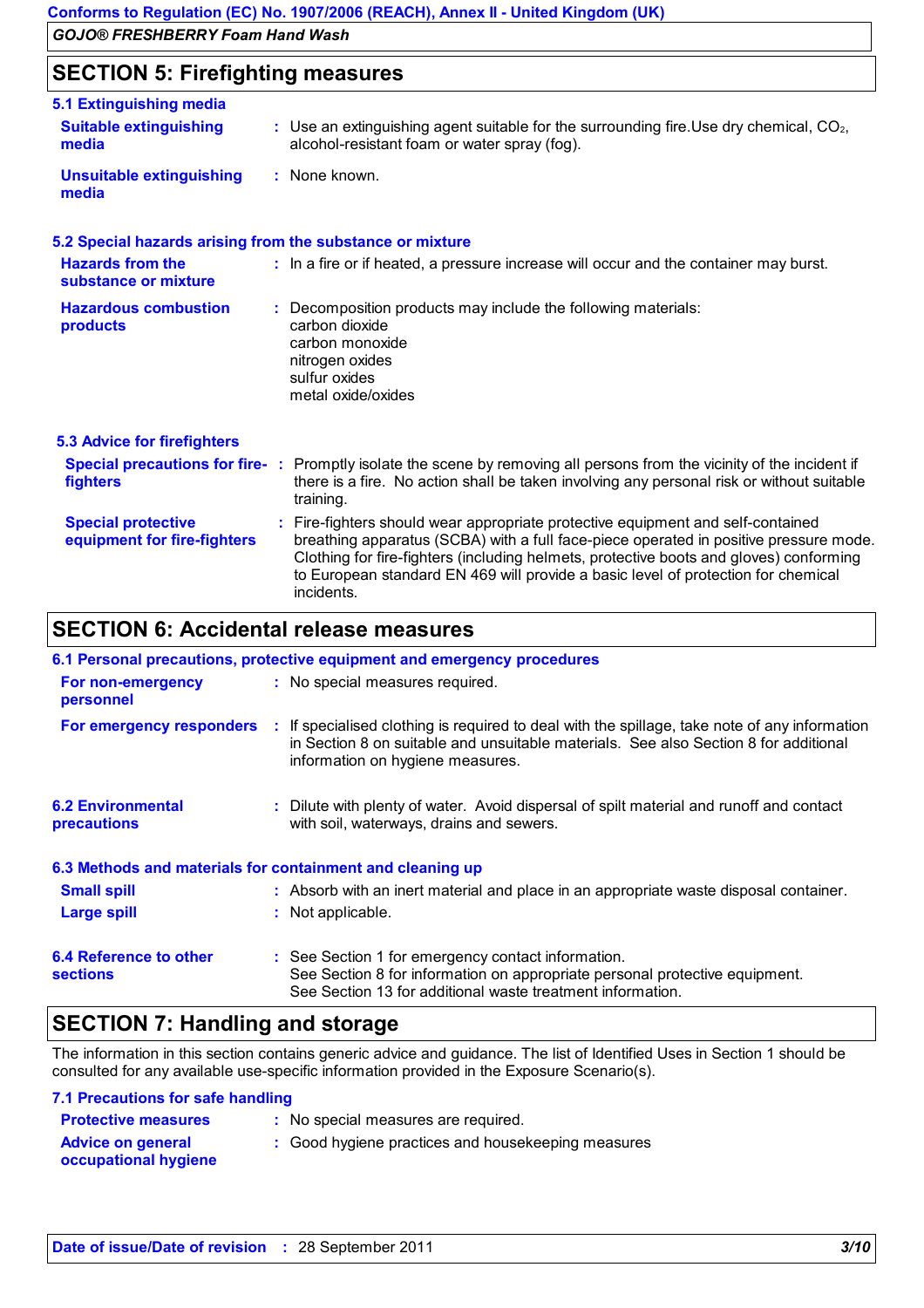## **SECTION 7: Handling and storage**

**storage, including any incompatibilities**

**7.2 Conditions for safe : Store in original container, protected from direct sunlight.** 

| 7.3 Specific end use(s)           |     |  |
|-----------------------------------|-----|--|
| <b>Recommendations</b>            | ÷Ν  |  |
| <b>Industrial sector specific</b> | : N |  |

: Not available. Not available.

## **SECTION 8: Exposure controls/personal protection**

The information in this section contains generic advice and guidance. The list of Identified Uses in Section 1 should be consulted for any available use-specific information provided in the Exposure Scenario(s).

#### **8.1 Control parameters**

**solutions**

**Occupational exposure limits**

| <b>Product/ingredient name</b>              |                                      | <b>Exposure limit values</b>                                                                                                                                                                                                                                                                                                                                                                                                                                                                                                                                                                 |
|---------------------------------------------|--------------------------------------|----------------------------------------------------------------------------------------------------------------------------------------------------------------------------------------------------------------------------------------------------------------------------------------------------------------------------------------------------------------------------------------------------------------------------------------------------------------------------------------------------------------------------------------------------------------------------------------------|
| glycerol                                    |                                      | EH40/2005 WELs (United Kingdom (UK), 8/2007).<br>TWA: 10 mg/m <sup>3</sup> 8 hour(s). Form: Mist                                                                                                                                                                                                                                                                                                                                                                                                                                                                                             |
| <b>Recommended monitoring</b><br>procedures |                                      | No special measures are required.<br>handling of larger amounts : If this product contains ingredients with exposure limits,<br>personal, workplace atmosphere or biological monitoring may be required to<br>determine the effectiveness of the ventilation or other control measures and/or the<br>necessity to use respiratory protective equipment. Reference should be made to<br>European Standard EN 689 for methods for the assessment of exposure by inhalation<br>to chemical agents and national guidance documents for methods for the<br>determination of hazardous substances. |
| <b>Derived effect levels</b>                |                                      |                                                                                                                                                                                                                                                                                                                                                                                                                                                                                                                                                                                              |
| No DELs available.                          |                                      |                                                                                                                                                                                                                                                                                                                                                                                                                                                                                                                                                                                              |
| <b>Predicted effect concentrations</b>      |                                      |                                                                                                                                                                                                                                                                                                                                                                                                                                                                                                                                                                                              |
| No PECs available.                          |                                      |                                                                                                                                                                                                                                                                                                                                                                                                                                                                                                                                                                                              |
| <b>8.2 Exposure controls</b>                |                                      |                                                                                                                                                                                                                                                                                                                                                                                                                                                                                                                                                                                              |
| <b>Appropriate engineering</b><br>controls  |                                      | : No special ventilation requirements. Good general ventilation should be sufficient to<br>control worker exposure to airborne contaminants.                                                                                                                                                                                                                                                                                                                                                                                                                                                 |
| <b>Individual protection measures</b>       |                                      |                                                                                                                                                                                                                                                                                                                                                                                                                                                                                                                                                                                              |
| <b>Hygiene measures</b>                     |                                      | No special measures are required. However, in compliance with good industrial<br>hygiene practice, exposure to any chemical should be kept to a minimum.                                                                                                                                                                                                                                                                                                                                                                                                                                     |
| <b>Eye/face protection</b>                  | dusts.                               | : Safety eyewear complying with an approved standard should be used when a risk<br>assessment indicates this is necessary to avoid exposure to liquid splashes, mists or                                                                                                                                                                                                                                                                                                                                                                                                                     |
| <b>Skin protection</b>                      |                                      |                                                                                                                                                                                                                                                                                                                                                                                                                                                                                                                                                                                              |
| <b>Hand protection</b>                      | : No special protection is required. |                                                                                                                                                                                                                                                                                                                                                                                                                                                                                                                                                                                              |
| <b>Body protection</b>                      | : No special protection is required. |                                                                                                                                                                                                                                                                                                                                                                                                                                                                                                                                                                                              |
| <b>Other skin protection</b>                | : No special protection is required. |                                                                                                                                                                                                                                                                                                                                                                                                                                                                                                                                                                                              |
| <b>Respiratory protection</b>               |                                      | : Use a properly fitted, air-purifying or air-fed respirator complying with an approved<br>standard if a risk assessment indicates this is necessary. Respirator selection must<br>be based on known or anticipated exposure levels, the hazards of the product and<br>the safe working limits of the selected respirator.                                                                                                                                                                                                                                                                   |
| <b>Environmental exposure</b><br>controls   | and sewers.                          | : Avoid dispersal of spilt material and runoff and contact with soil, waterways, drains                                                                                                                                                                                                                                                                                                                                                                                                                                                                                                      |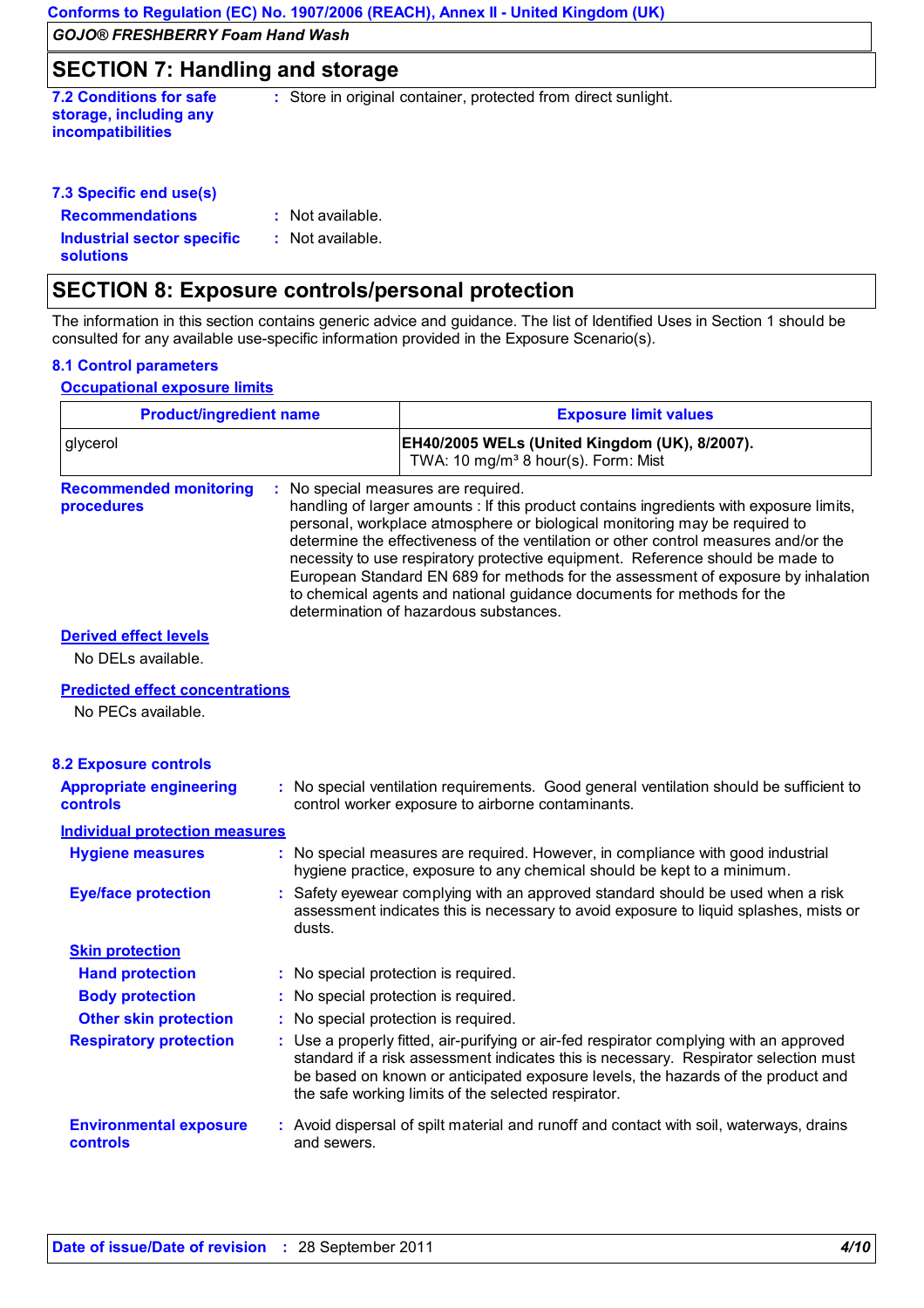## **SECTION 9: Physical and chemical properties**

| 9.1 Information on basic physical and chemical properties |    |                      |
|-----------------------------------------------------------|----|----------------------|
| <b>Appearance</b>                                         |    |                      |
| <b>Physical state</b>                                     | ř. | Liquid. [Clear.]     |
| <b>Colour</b>                                             |    | Blue.                |
| <b>Odour</b>                                              |    | Floral. Fruity.      |
| <b>Odour threshold</b>                                    |    | Not available.       |
| pH                                                        | ÷. | 4.9 <sub>to</sub> 6  |
| <b>Melting point/freezing point</b>                       |    | Not available.       |
| Initial boiling point and boiling<br>range                | ŧ. | Not available.       |
| <b>Flash point</b>                                        |    | Not applicable.      |
| <b>Evaporation rate</b>                                   |    | Not available.       |
| <b>Flammability (solid, gas)</b>                          |    | Not available.       |
| <b>Burning time</b>                                       | t. | Not applicable.      |
| <b>Burning rate</b>                                       |    | Not applicable.      |
| <b>Upper/lower flammability or</b><br>explosive limits    | t. | Not available.       |
| <b>Vapour pressure</b>                                    | ŧ. | Not available.       |
| <b>Vapour density</b>                                     |    | Not available.       |
| <b>Relative density</b>                                   | ŧ. | Not available.       |
| <b>Solubility(ies)</b>                                    |    | Water-soluble liquid |
| <b>Partition coefficient: n-</b><br>octanol/water         |    | Not available.       |
| <b>Auto-ignition temperature</b>                          | ř. | Not applicable.      |
| <b>Decomposition temperature</b>                          |    | Not available.       |
| <b>Viscosity</b>                                          |    | Not available.       |
| <b>Explosive properties</b>                               |    | Not available.       |
| <b>Oxidising properties</b>                               |    | None.                |

#### **9.2 Other information**

No additional information.

## **SECTION 10: Stability and reactivity**

| <b>10.1 Reactivity</b>                          | : No specific test data related to reactivity available for this product or its ingredients.                                         |
|-------------------------------------------------|--------------------------------------------------------------------------------------------------------------------------------------|
| <b>10.2 Chemical stability</b>                  | : The product is stable.                                                                                                             |
| <b>reactions</b>                                | 10.3 Possibility of hazardous : Under normal conditions of storage and use, hazardous reactions will not occur.                      |
| <b>10.4 Conditions to avoid</b>                 | $:$ None known.                                                                                                                      |
| <b>10.5 Incompatible materials</b>              | : None known. May react or be incompatible with oxidising materials. May react or be<br>incompatible with reducing materials. Metal. |
| <b>10.6 Hazardous</b><br>decomposition products | : Under normal conditions of storage and use, hazardous decomposition products<br>should not be produced.                            |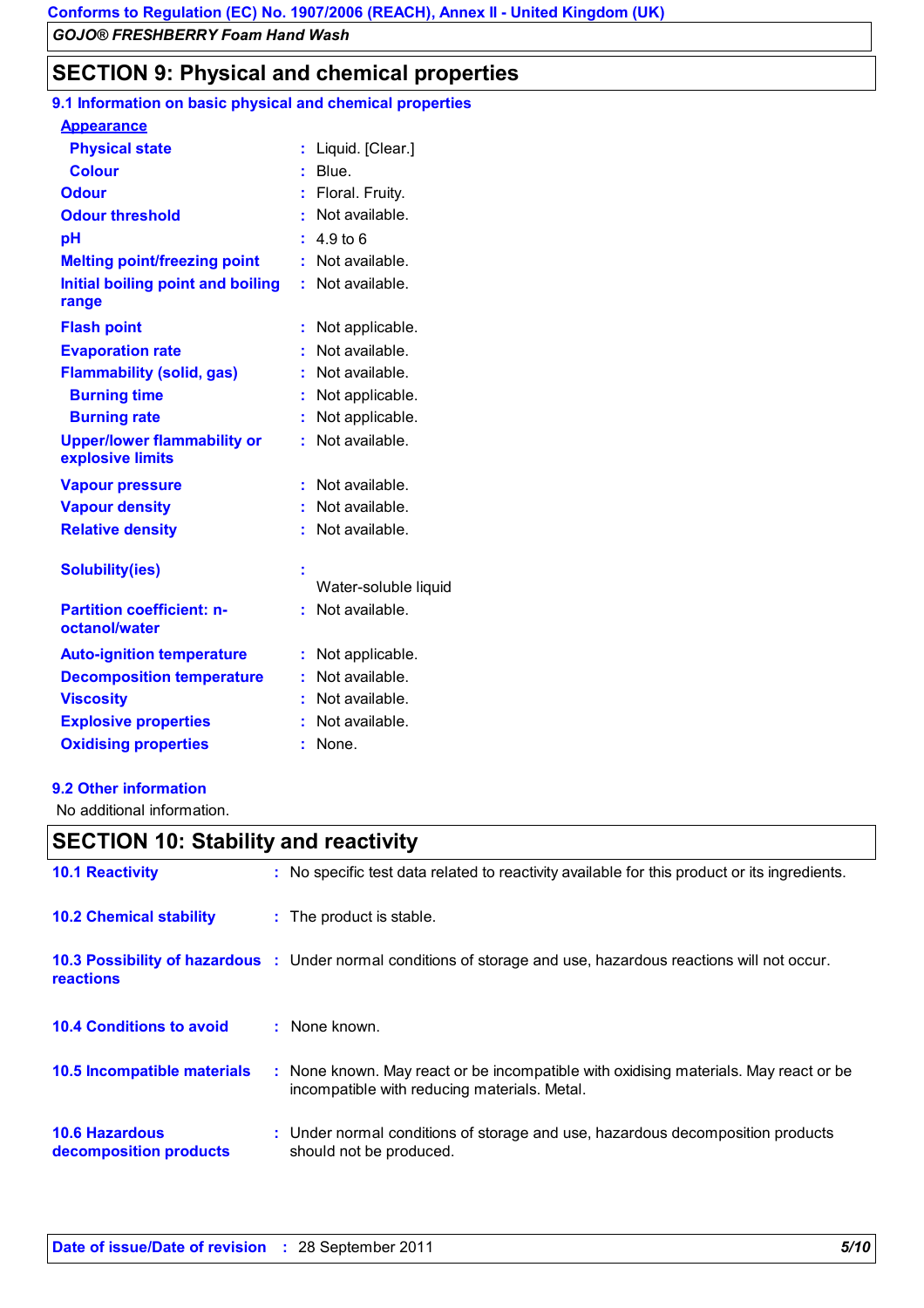## **SECTION 11: Toxicological information**

## **11.1 Information on toxicological effects**

#### **Acute toxicity**

| <b>Product/ingredient name</b> | Result    | <b>Species</b> | <b>Dose</b> | <b>Exposure</b> |
|--------------------------------|-----------|----------------|-------------|-----------------|
| glycerol                       | LD50 Oral | Rat            | 12600 mg/kg |                 |

**Conclusion/Summary :** Not available.

#### **Irritation/Corrosion**

| <b>Product/ingredient name</b>                                                                                       | <b>Result</b>                                                                                                                                              | <b>Species</b> | <b>Score</b>             | <b>Exposure</b>                          | <b>Observation</b>       |  |
|----------------------------------------------------------------------------------------------------------------------|------------------------------------------------------------------------------------------------------------------------------------------------------------|----------------|--------------------------|------------------------------------------|--------------------------|--|
| 1-Propanaminium, 3-amino-<br>N-(carboxymethyl)-N,N-<br>dimethyl-, N-coco acyl<br>derivs., hydroxides, inner<br>salts | Eyes - Severe irritant                                                                                                                                     | Rabbit         |                          |                                          |                          |  |
| glycerol                                                                                                             | Eyes - Mild irritant                                                                                                                                       | Rabbit         | $\overline{\phantom{a}}$ | 24 hours 500                             |                          |  |
|                                                                                                                      | Skin - Mild irritant                                                                                                                                       | Rabbit         | ÷,                       | milligrams<br>24 hours 500<br>milligrams | $\overline{\phantom{0}}$ |  |
| <b>Conclusion/Summary</b>                                                                                            | : Not available.                                                                                                                                           |                |                          |                                          |                          |  |
| <b>Sensitiser</b>                                                                                                    |                                                                                                                                                            |                |                          |                                          |                          |  |
| <b>Conclusion/Summary</b>                                                                                            | : Not available.                                                                                                                                           |                |                          |                                          |                          |  |
| <b>Mutagenicity</b>                                                                                                  |                                                                                                                                                            |                |                          |                                          |                          |  |
| <b>Conclusion/Summary</b>                                                                                            | : Not available.                                                                                                                                           |                |                          |                                          |                          |  |
| <b>Carcinogenicity</b>                                                                                               |                                                                                                                                                            |                |                          |                                          |                          |  |
| <b>Conclusion/Summary</b>                                                                                            | : Not available.                                                                                                                                           |                |                          |                                          |                          |  |
| <b>Reproductive toxicity</b>                                                                                         |                                                                                                                                                            |                |                          |                                          |                          |  |
| <b>Conclusion/Summary</b>                                                                                            | : Not available.                                                                                                                                           |                |                          |                                          |                          |  |
| <b>Teratogenicity</b>                                                                                                |                                                                                                                                                            |                |                          |                                          |                          |  |
| <b>Conclusion/Summary</b>                                                                                            | Not available.                                                                                                                                             |                |                          |                                          |                          |  |
| <b>Information on the likely</b><br>routes of exposure                                                               | : Not available.                                                                                                                                           |                |                          |                                          |                          |  |
| <b>Potential acute health effects</b>                                                                                |                                                                                                                                                            |                |                          |                                          |                          |  |
| <b>Inhalation</b>                                                                                                    | Exposure to decomposition products may cause a health hazard. Serious effects<br>may be delayed following exposure. See sections 5.2 and 10.6 for details. |                |                          |                                          |                          |  |
| <b>Ingestion</b>                                                                                                     | No known significant effects or critical hazards.                                                                                                          |                |                          |                                          |                          |  |
| <b>Skin contact</b>                                                                                                  | : No known significant effects or critical hazards.                                                                                                        |                |                          |                                          |                          |  |
| <b>Eye contact</b>                                                                                                   | : No known significant effects or critical hazards.                                                                                                        |                |                          |                                          |                          |  |
| <b>Symptoms related to the physical, chemical and toxicological characteristics</b>                                  |                                                                                                                                                            |                |                          |                                          |                          |  |
| <b>Inhalation</b>                                                                                                    | : No specific data.                                                                                                                                        |                |                          |                                          |                          |  |
| <b>Ingestion</b>                                                                                                     | : No specific data.                                                                                                                                        |                |                          |                                          |                          |  |
| <b>Skin contact</b>                                                                                                  | No specific data.                                                                                                                                          |                |                          |                                          |                          |  |
| <b>Eye contact</b>                                                                                                   | : No specific data.                                                                                                                                        |                |                          |                                          |                          |  |
|                                                                                                                      | Delayed and immediate effects and also chronic effects from short and long term exposure                                                                   |                |                          |                                          |                          |  |
| <b>Short term exposure</b>                                                                                           |                                                                                                                                                            |                |                          |                                          |                          |  |
| <b>Potential immediate</b><br>effects                                                                                | : No known significant effects or critical hazards.                                                                                                        |                |                          |                                          |                          |  |
| <b>Potential delayed effects</b>                                                                                     | : No known significant effects or critical hazards.                                                                                                        |                |                          |                                          |                          |  |
| <b>Long term exposure</b>                                                                                            |                                                                                                                                                            |                |                          |                                          |                          |  |
| <b>Potential immediate</b><br>effects                                                                                | : Not available.                                                                                                                                           |                |                          |                                          |                          |  |
|                                                                                                                      | Potential delayed effects : Not available.                                                                                                                 |                |                          |                                          |                          |  |
| <b>Potential chronic health effects</b>                                                                              |                                                                                                                                                            |                |                          |                                          |                          |  |
| Not available.                                                                                                       |                                                                                                                                                            |                |                          |                                          |                          |  |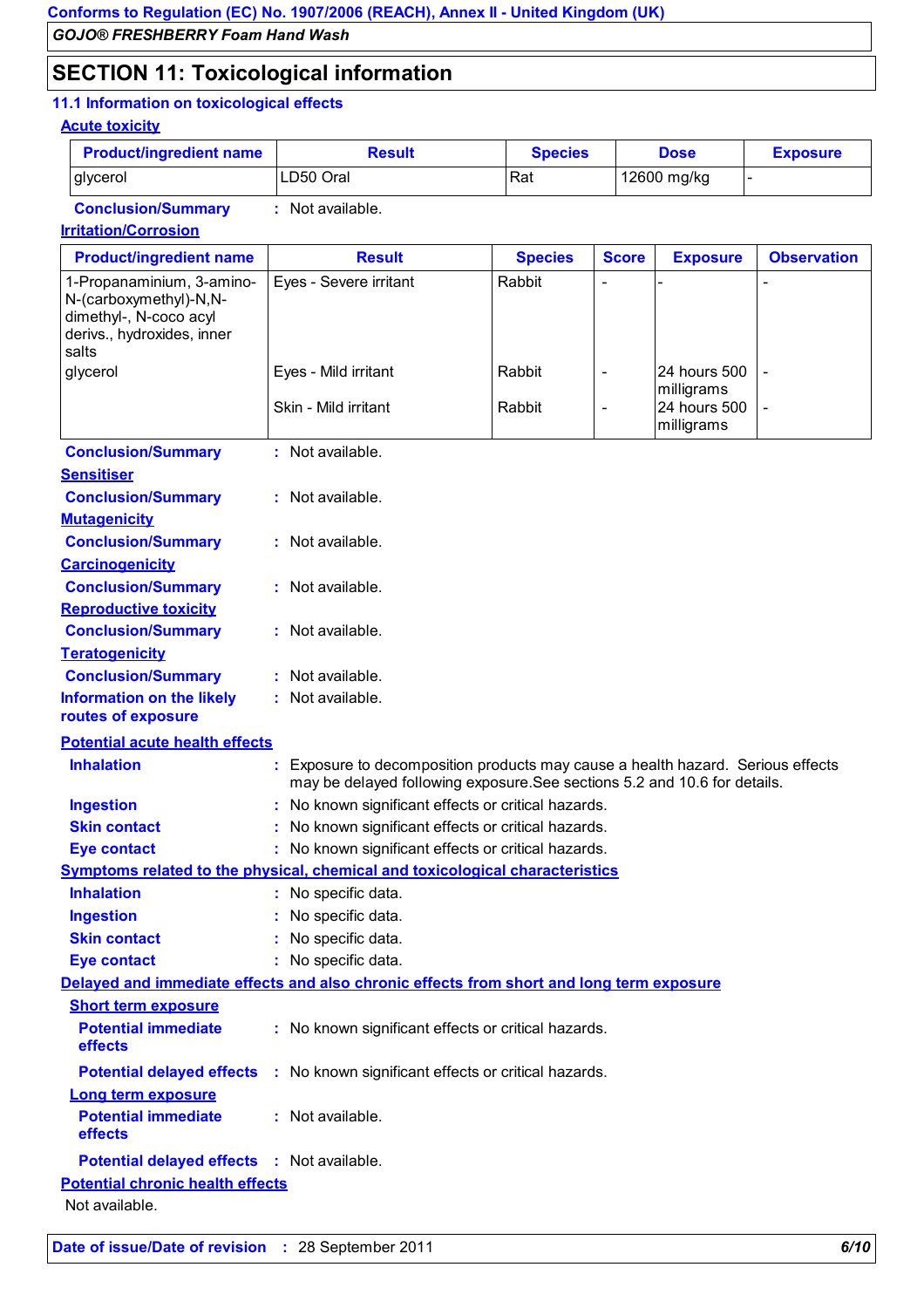## **SECTION 11: Toxicological information**

| <b>Conclusion/Summary</b>    | : Not available.                                    |
|------------------------------|-----------------------------------------------------|
| <b>General</b>               | : No known significant effects or critical hazards. |
| <b>Carcinogenicity</b>       | : No known significant effects or critical hazards. |
| <b>Mutagenicity</b>          | : No known significant effects or critical hazards. |
| <b>Teratogenicity</b>        | : No known significant effects or critical hazards. |
| <b>Developmental effects</b> | : No known significant effects or critical hazards. |
| <b>Fertility effects</b>     | : No known significant effects or critical hazards. |
| <b>Other information</b>     | : Not available.                                    |

## **SECTION 12: Ecological information**

#### **12.1 Toxicity**

| <b>Product/ingredient name</b> | <b>Result</b>                  | <b>Species</b>                                   | <b>Exposure</b> |
|--------------------------------|--------------------------------|--------------------------------------------------|-----------------|
| glycerol                       | Acute LC50 54 ml/L Fresh water | Fish - Oncorhynchus mykiss -<br>0.9 <sub>g</sub> | 96 hours        |
| <b>Conclusion/Summary</b>      | Not available.                 |                                                  |                 |

**12.2 Persistence and degradability Conclusion/Summary :** Not available.

#### **12.3 Bioaccumulative potential**

| <b>Product/ingredient name</b> | $\mathsf{LocP}_\mathsf{ow}$ | <b>BCF</b> | <b>Potential</b> |
|--------------------------------|-----------------------------|------------|------------------|
| glycerol                       | $-1.76$                     |            | llow             |

#### **12.4 Mobility in soil**

| <b>Soil/water partition</b><br><b>coefficient (Koc)</b> | $:$ Not available. |
|---------------------------------------------------------|--------------------|
| <b>Mobility</b>                                         | $:$ Not available. |

## **12.5 Results of PBT and vPvB assessment**

- **PBT :** Not applicable. **vPvB :** Not applicable.
	-

**12.6 Other adverse effects** : No known significant effects or critical hazards.

## **SECTION 13: Disposal considerations**

The information in this section contains generic advice and guidance. The list of Identified Uses in Section 1 should be consulted for any available use-specific information provided in the Exposure Scenario(s).

## **13.1 Waste treatment methods**

| <b>Product</b>             |                                                                                                                                                                                                                                                                                                                                                                                                                                                                                                                                                                                                                                                                                                                                                                                                                                                                                                                                    |
|----------------------------|------------------------------------------------------------------------------------------------------------------------------------------------------------------------------------------------------------------------------------------------------------------------------------------------------------------------------------------------------------------------------------------------------------------------------------------------------------------------------------------------------------------------------------------------------------------------------------------------------------------------------------------------------------------------------------------------------------------------------------------------------------------------------------------------------------------------------------------------------------------------------------------------------------------------------------|
| <b>Methods of disposal</b> | : The generation of waste should be avoided or minimised wherever possible.<br>Significant quantities of waste product residues should not be disposed of via the foul<br>sewer but processed in a suitable effluent treatment plant. Dispose of surplus and<br>non-recyclable products via a licensed waste disposal contractor. Disposal of this<br>product, solutions and any by-products should at all times comply with the<br>requirements of environmental protection and waste disposal legislation and any<br>regional local authority requirements. Waste packaging should be recycled.<br>Incineration or landfill should only be considered when recycling is not feasible. This<br>material and its container must be disposed of in a safe way. Empty containers or<br>liners may retain some product residues. Avoid dispersal of spilt material and runoff<br>and contact with soil, waterways, drains and sewers. |
| <b>Hazardous waste</b>     | : Within the present knowledge of the supplier, this product is not regarded as<br>hazardous waste, as defined by EU Directive 91/689/EEC.<br>Dispose of waste product or used containers according to local regulations.                                                                                                                                                                                                                                                                                                                                                                                                                                                                                                                                                                                                                                                                                                          |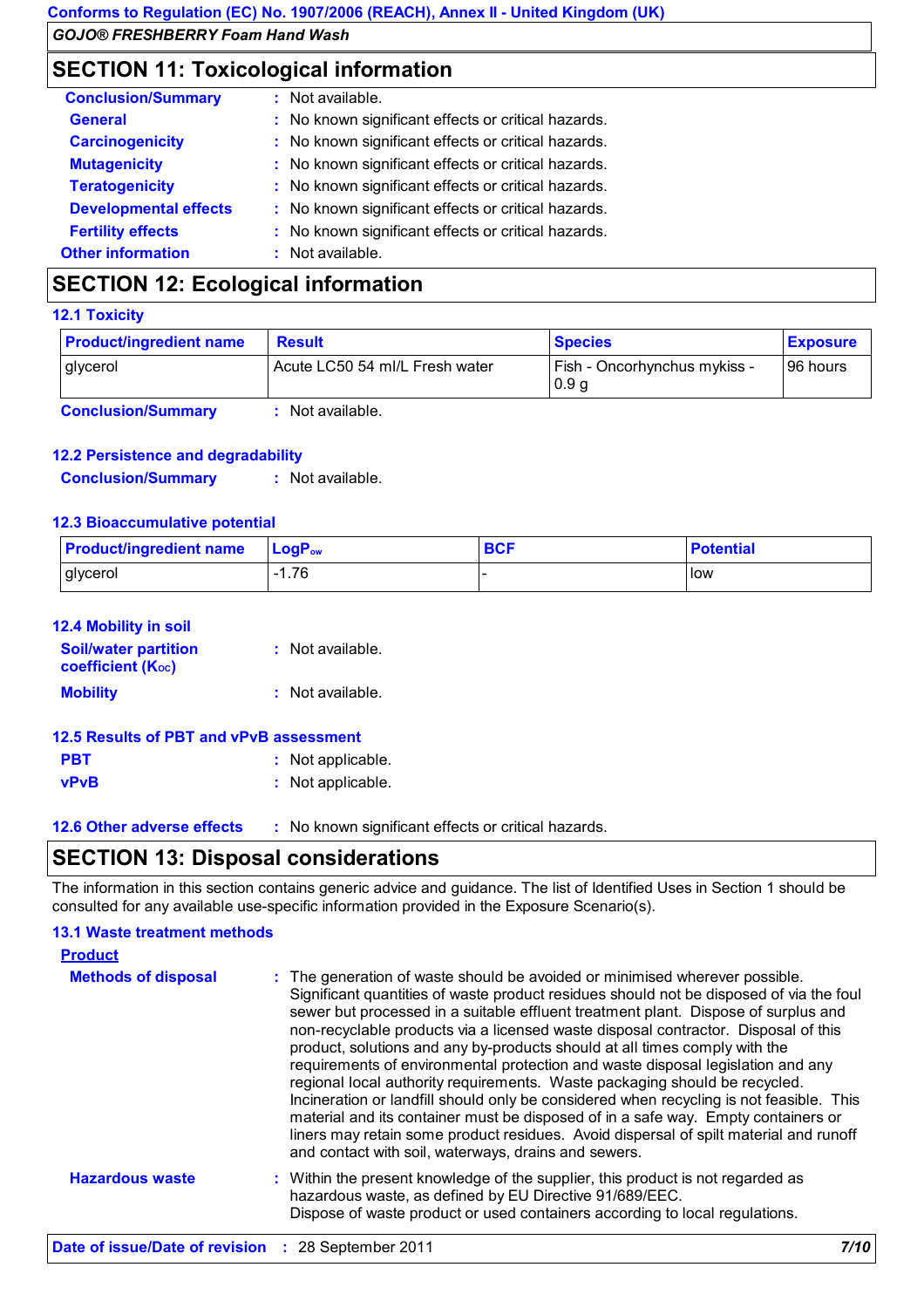## **SECTION 13: Disposal considerations**

| <b>Packaging</b>           |                                                                                                                                                                                                                                           |
|----------------------------|-------------------------------------------------------------------------------------------------------------------------------------------------------------------------------------------------------------------------------------------|
| <b>Methods of disposal</b> | : The generation of waste should be avoided or minimised wherever possible. Waste<br>packaging should be recycled. Incineration or landfill should only be considered<br>when recycling is not feasible.                                  |
| <b>Special precautions</b> | : This material and its container must be disposed of in a safe way. Empty containers<br>or liners may retain some product residues. Avoid dispersal of spilt material and<br>runoff and contact with soil, waterways, drains and sewers. |

## **SECTION 14: Transport information**

|                                                       | <b>ADR/RID</b>           | <b>ADN/ADNR</b> | <b>IMDG</b>    | <b>IATA</b>    |
|-------------------------------------------------------|--------------------------|-----------------|----------------|----------------|
| 14.1 UN number                                        | Not regulated.           | Not regulated.  | Not regulated. | Not regulated. |
| 14.2 UN proper<br>shipping name                       | $\overline{\phantom{0}}$ |                 |                |                |
| <b>14.3 Transport</b><br>hazard class(es)             | $\overline{\phantom{0}}$ |                 |                |                |
| 14.4 Packing group  -                                 |                          |                 |                |                |
| <b>14.5 Environmental   No.</b><br>hazards            |                          | No.             | No.            | No.            |
| <b>14.6 Special</b><br>precautions for<br><b>user</b> | Not available.           | Not available.  | Not available. | Not available. |
| <b>Additional</b><br>information                      | $\overline{a}$           |                 |                |                |

**14.7 Transport in bulk according to Annex II of MARPOL 73/78 and the IBC Code :** Not available.

## **SECTION 15: Regulatory information**

**15.1 Safety, health and environmental regulations/legislation specific for the substance or mixture EU Regulation (EC) No. 1907/2006 (REACH)**

#### **Annex XIV - List of substances subject to authorisation**

#### **Substances of very high concern**

None of the components are listed.

| Not applicable.   |
|-------------------|
|                   |
| : Not determined. |
| Not listed        |
| Not listed        |
| Not listed        |
| ٠.                |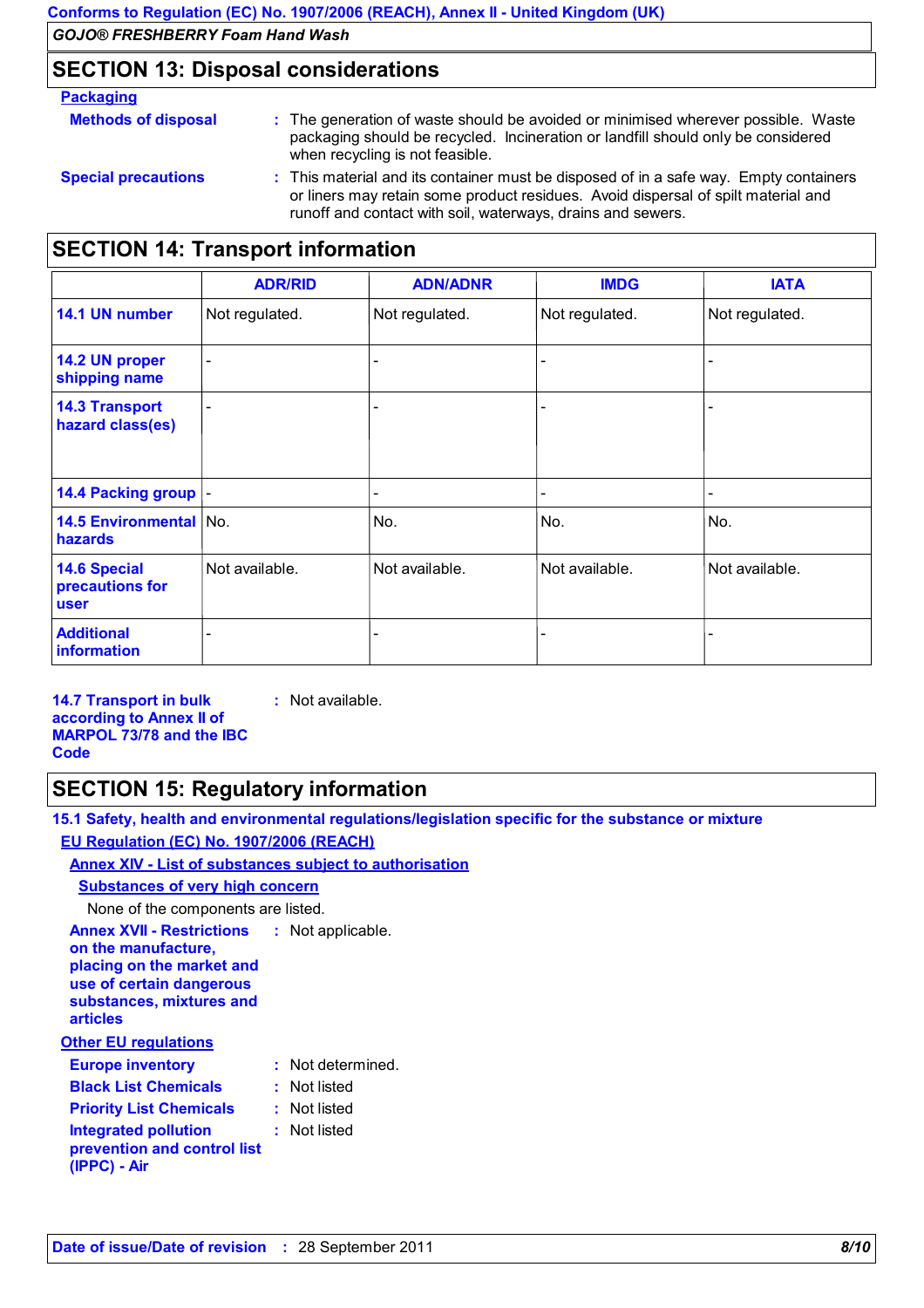## **SECTION 15: Regulatory information**

| <b>Integrated pollution</b><br>prevention and control list<br>(IPPC) - Water       | : Not listed                                                                                               |
|------------------------------------------------------------------------------------|------------------------------------------------------------------------------------------------------------|
| <b>International requlations</b>                                                   |                                                                                                            |
| <b>Chemical Weapons</b><br><b>Convention List Schedule I</b><br><b>Chemicals</b>   | : Not listed                                                                                               |
| <b>Chemical Weapons</b><br><b>Convention List Schedule II</b><br><b>Chemicals</b>  | : Not listed                                                                                               |
| <b>Chemical Weapons</b><br><b>Convention List Schedule III</b><br><b>Chemicals</b> | : Not listed                                                                                               |
| <b>15.2 Chemical Safety</b><br>Assessment                                          | : Chemical Safety Assessments for all substances in this product are either Complete<br>or Not applicable. |
| <b>15.3 Registration status</b>                                                    | : Not applicable.                                                                                          |

## **SECTION 16: Other information**

 $\nabla$  Indicates information that has changed from previously issued version.

| <b>Abbreviations and acronyms : ATE = Acute Toxicity Estimate</b> | CLP = Classification, Labelling and Packaging Regulation [Regulation (EC) No.<br>1272/2008]<br>DNEL = Derived No Effect Level<br>EUH statement = CLP-specific Hazard statement<br><b>PNEC = Predicted No Effect Concentration</b><br><b>RRN = REACH Registration Number</b> |
|-------------------------------------------------------------------|-----------------------------------------------------------------------------------------------------------------------------------------------------------------------------------------------------------------------------------------------------------------------------|
|                                                                   |                                                                                                                                                                                                                                                                             |

**Classification according to Regulation (EC) No. 1272/2008 [CLP/GHS]** Not classified.

**Procedure used to derive the classification according to Regulation (EC) No. 1272/2008 [CLP/GHS]**

|                                                        | <b>Classification</b>                                                                                                                           | <b>Justification</b>                                                                                                                                                                                                                                                         |  |
|--------------------------------------------------------|-------------------------------------------------------------------------------------------------------------------------------------------------|------------------------------------------------------------------------------------------------------------------------------------------------------------------------------------------------------------------------------------------------------------------------------|--|
| Not classified.                                        |                                                                                                                                                 |                                                                                                                                                                                                                                                                              |  |
| <b>Full text of abbreviated H</b><br><b>statements</b> | $:$ H315<br>Causes skin irritation.<br>H <sub>3</sub> 19<br>Causes serious eye irritation.<br>May cause respiratory irritation.<br>H335<br>H373 | May cause damage to organs through prolonged or repeated exposure.                                                                                                                                                                                                           |  |
| <b>Full text of classifications</b><br>[CLP/GHS]       | : Eye Irrit. 2, H319<br>Skin Irrit. 2, H315<br>STOT RE 2, H373<br>STOT SE 3, H335                                                               | SERIOUS EYE DAMAGE/ EYE IRRITATION - Category 2<br>SKIN CORROSION/IRRITATION - Category 2<br>SPECIFIC TARGET ORGAN TOXICITY (REPEATED<br>EXPOSURE) [kidneys] - Category 2<br>SPECIFIC TARGET ORGAN TOXICITY (SINGLE<br>EXPOSURE) [Respiratory tract irritation] - Category 3 |  |
| <b>Full text of abbreviated R</b><br>phrases           | : R36/38- Irritating to eyes and skin.                                                                                                          |                                                                                                                                                                                                                                                                              |  |
| <b>Full text of classifications</b><br>[DSD/DPD]       | $\therefore$ Xi - Irritant                                                                                                                      |                                                                                                                                                                                                                                                                              |  |
| Date of issue/ Date of<br>revision                     | : 28 September 2011                                                                                                                             |                                                                                                                                                                                                                                                                              |  |
| Date of previous issue                                 | : No previous validation                                                                                                                        |                                                                                                                                                                                                                                                                              |  |
| <b>Version</b>                                         | : 1                                                                                                                                             |                                                                                                                                                                                                                                                                              |  |
| <b>Notice to reader</b>                                |                                                                                                                                                 |                                                                                                                                                                                                                                                                              |  |